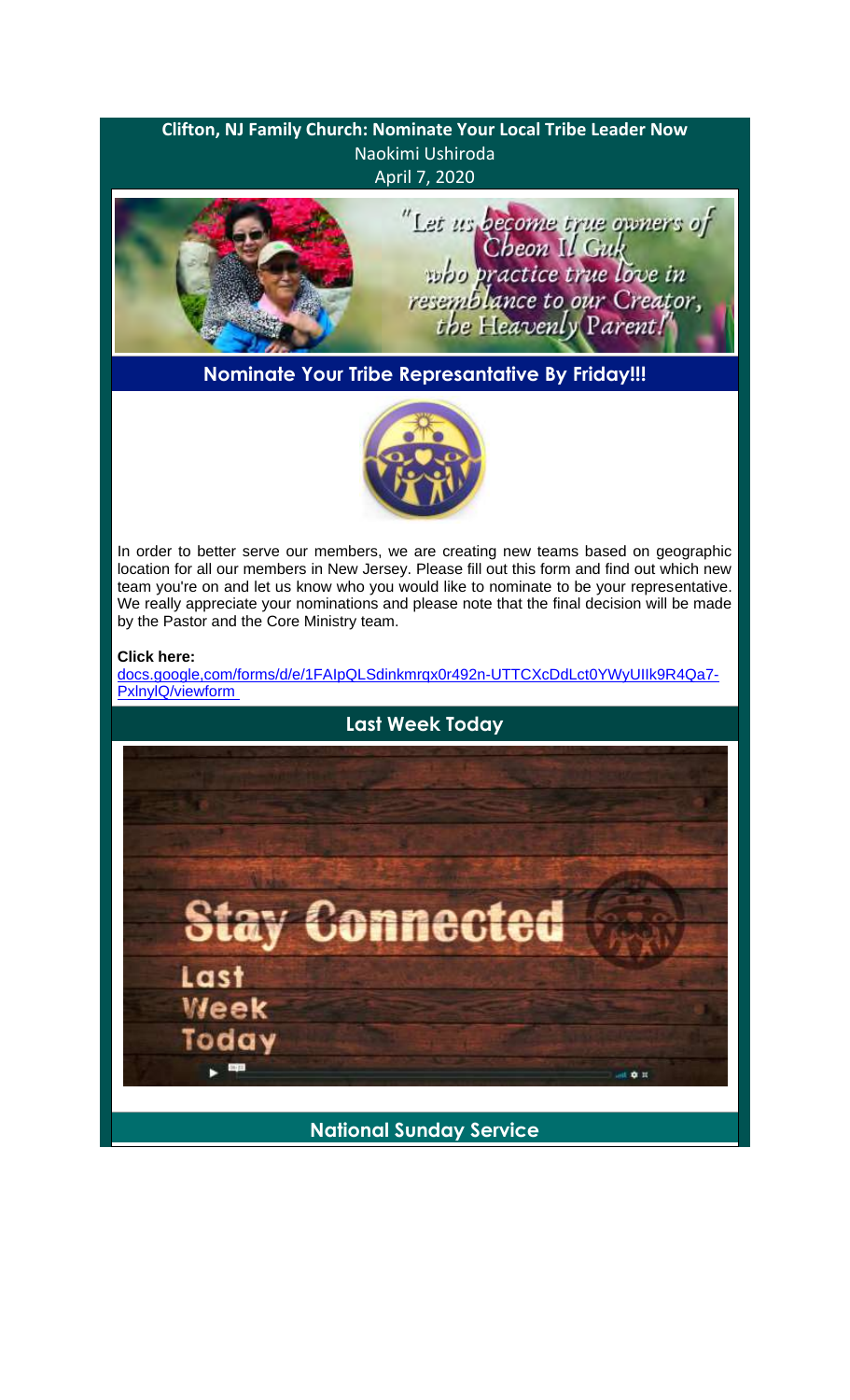# **Weekly Bible Study**

NATIONAL

**FAMILY SERVICE** 

## **Zoom Link**

zoom,us/j/9847681529 Meeting ID: 984 768 1529 and phone number: +1 646 558 8656

Weekly Bible Study

## **Children's Activities**

This website makes available materials for children to learn by (especially during this critical time of sheltering in place)... music, literature, arts and crafts which express a culture of peace for the young child.

Click here to see these available Materials

**Children's Activities: Songs, Stories and Activities for the Growing Heart**

## **Personal Protective Equipment (PPE)**

Some of the PPE that we're collecting are the following:

- N95 masks
- Surgical masks (N95 are preferable)
- Click Here for more info

**Please let Miki and Naria know if you are a medical professional that is impacted by this pandemic and would like to receive PPEs.**

Miki Franklin: mikifranklin@ gmail,com

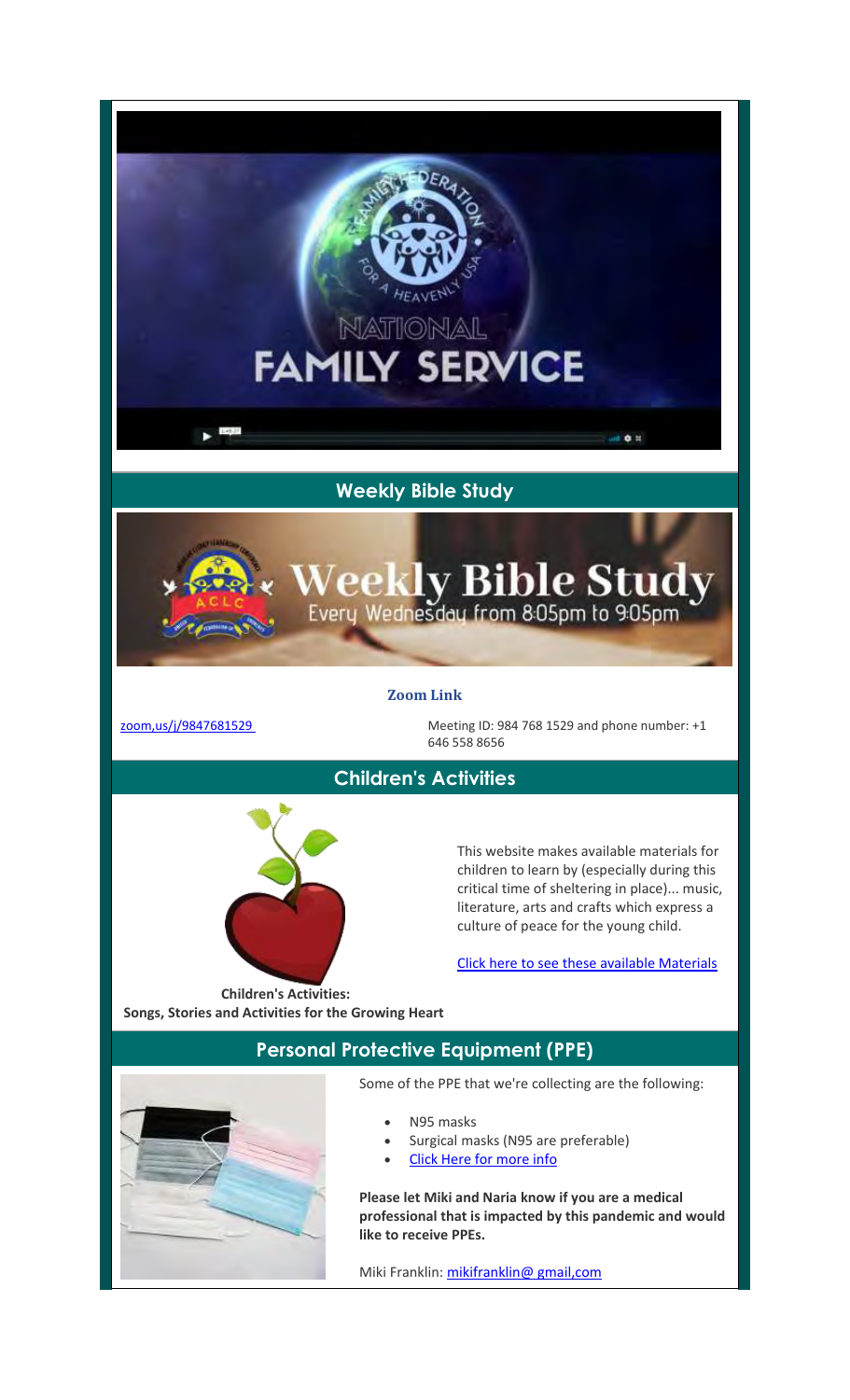Naria Gaarder: naria@ yspusa, org

### **Mail Equipment to:**

1. Clifton Family Church Atten: Pineapple Pants Elephants 76 DeMott Ave. Clifton, NJ 07011

2. Drop off at Parsonage House (Please call Tomomi before drop off) Tomomi Fukuda: 917-385-4664

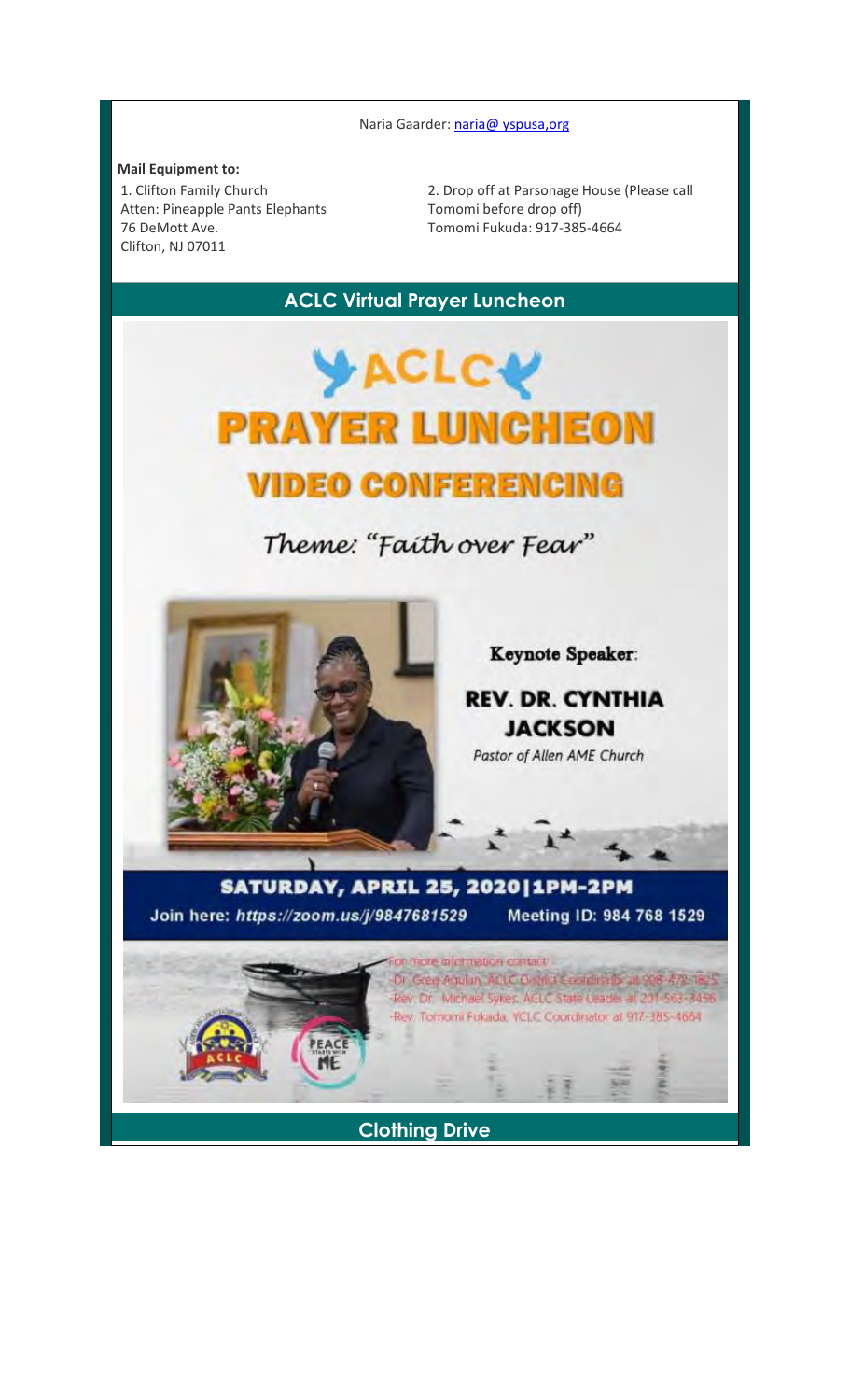